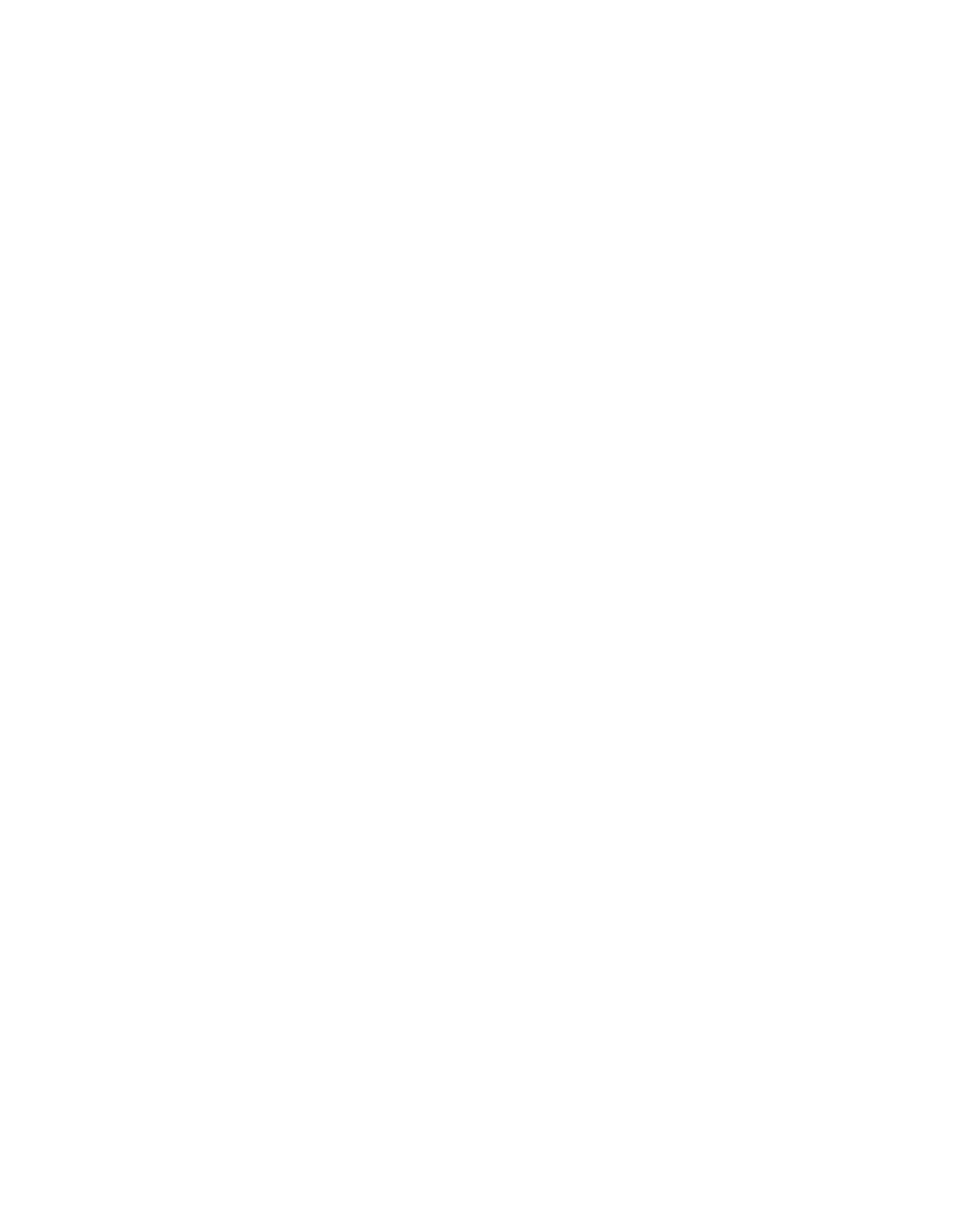#### **CATHOLIC COMMUNITY OF BILLERICA**

Saint Andrew, Saint Mary and Saint Theresa Parishes

| May 14, 2015                                   |
|------------------------------------------------|
|                                                |
| His Eminence, Seán Cardinal O'Malley, OFM Cap. |
| Pastoral Center Archdiocese of Boston          |
| 66 Brooks Drive                                |
| Braintree, MA 02184                            |
|                                                |

Your Eminence;

*Disciples in Mission* is a groundbreaking document that is shaping the future of the Catholic Church in the Archdiocese of Boston. The Catholic Community of Billerica is privileged to be in Phase One of the implementation process. As *Disciples in Mission* is to the archdiocese so the Pastoral Plan will be for the collaborative. I have been working closely with a team of dedicated parishioners and staff, who represent the diversity and leadership of this community, to help discern where we hope to be in three to five years.

Accompanying this letter is the proposed Pastoral Plan for the Catholic Community of Billerica. We respectfully submit it for your approval. This plan represents many hours and much prayerful deliberation among members of the team who understand the current status of our community and our vision of the future as "disciples in mission." We hope that our vision, *Be Disciples, Proclaim the Faith, Make a Difference!*, is in alignment with your vision and will be an inspiration as we evangelize so as to bring forth the Kingdom of God.

Sincerely yours in Christ,

Rw. Shawn W. all

Very Rev. Shawn W. Allen, VF Pastor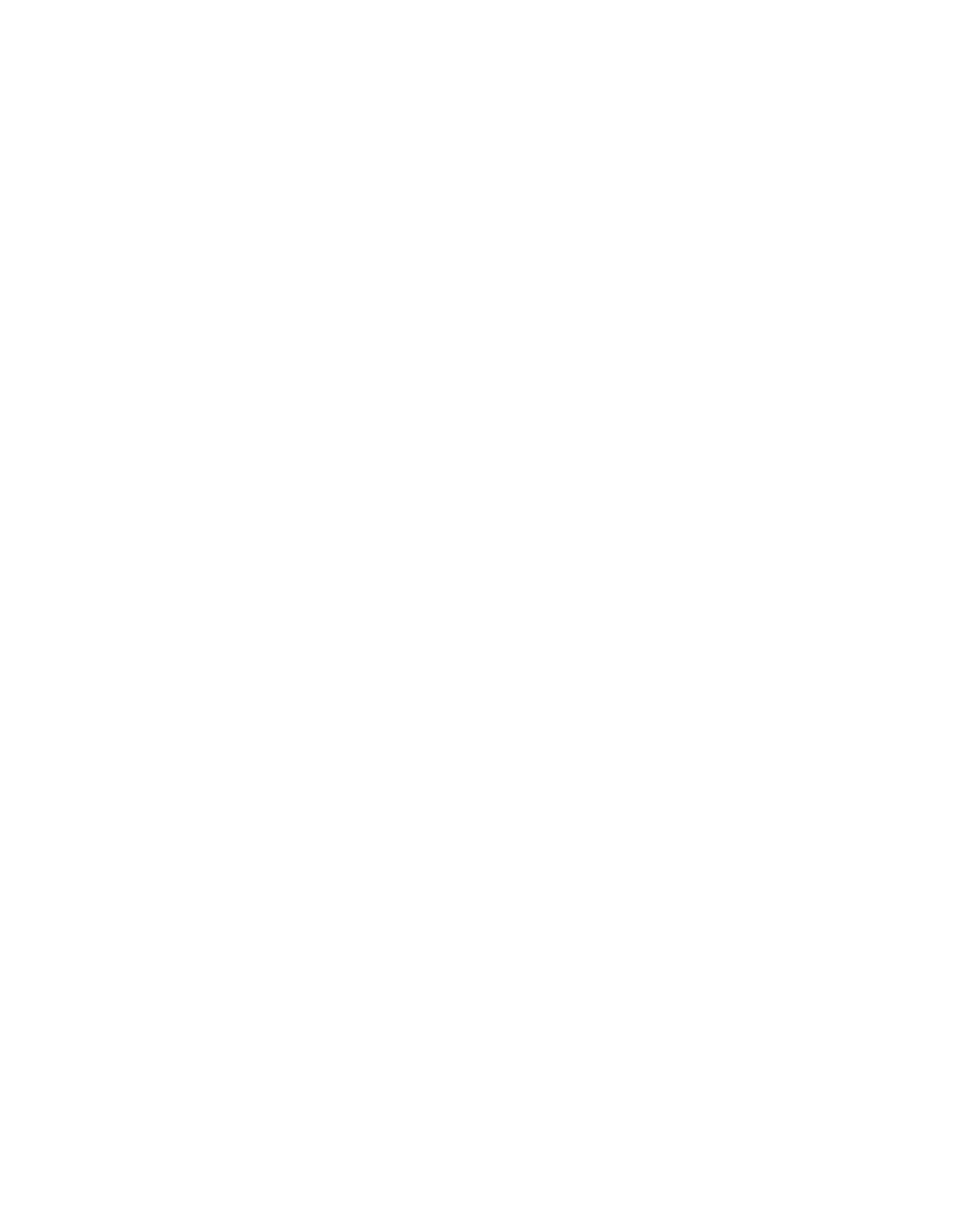*BE DISCIPLES –*

```
PROCLAIM THE FAITH –
```
*MAKE A DIFFERENCE!*

# **The Pastoral Plan for the Catholic Community of Billerica St. Andrew -- St. Mary -- St. Theresa 2015 – 2018**

**(Rev III - May 2015)**

# **Our Collaborative Purpose**

The purpose of the Catholic Community of Billerica is to use our love of God and welcoming spirit, to lead all people to grow in love of Christ and His Church.

# **Our Collaborative Values**

*Love* **–** Live the Great Commandment. Our collaborative will live this value by…

- Meeting people wherever they are on their journey
- Celebrating the Liturgy with joy and reverence
- Being merciful and forgiving
- Serving God and our neighbor
- Listening before responding
- Loving unconditionally

*Christ Centered* **–** Say "Yes!" to Jesus and become a disciple. Our collaborative will live this value  $by...$ 

- Praying every activity begins and ends with prayer.
- Reading Scripture
- Deepening the knowledge of our faith
- Giving freely of ourselves to bring others to Christ.

*Leadership* **–** Stir a desire in our people that draws them to Christ. Our collaborative will live this value  $by...$ 

- Acting with integrity
- Proclaiming the truth with conviction
- Thinking and acting boldly
- Committing to the mission

# **Our Collaborative Writers**

We wish to recognize the dedication and hard work of Pastoral Plan Writing team, who toiled for many hours to create this plan: Cindy Payne, Don Casey, Ed McLean, Jack Bertolucci, Kathy Strang, Maureen LaRosa, Mike Sullivan, Pamela Newfell, and Richard Lee. Without their tireless effort over many months, this plan could not have been completed.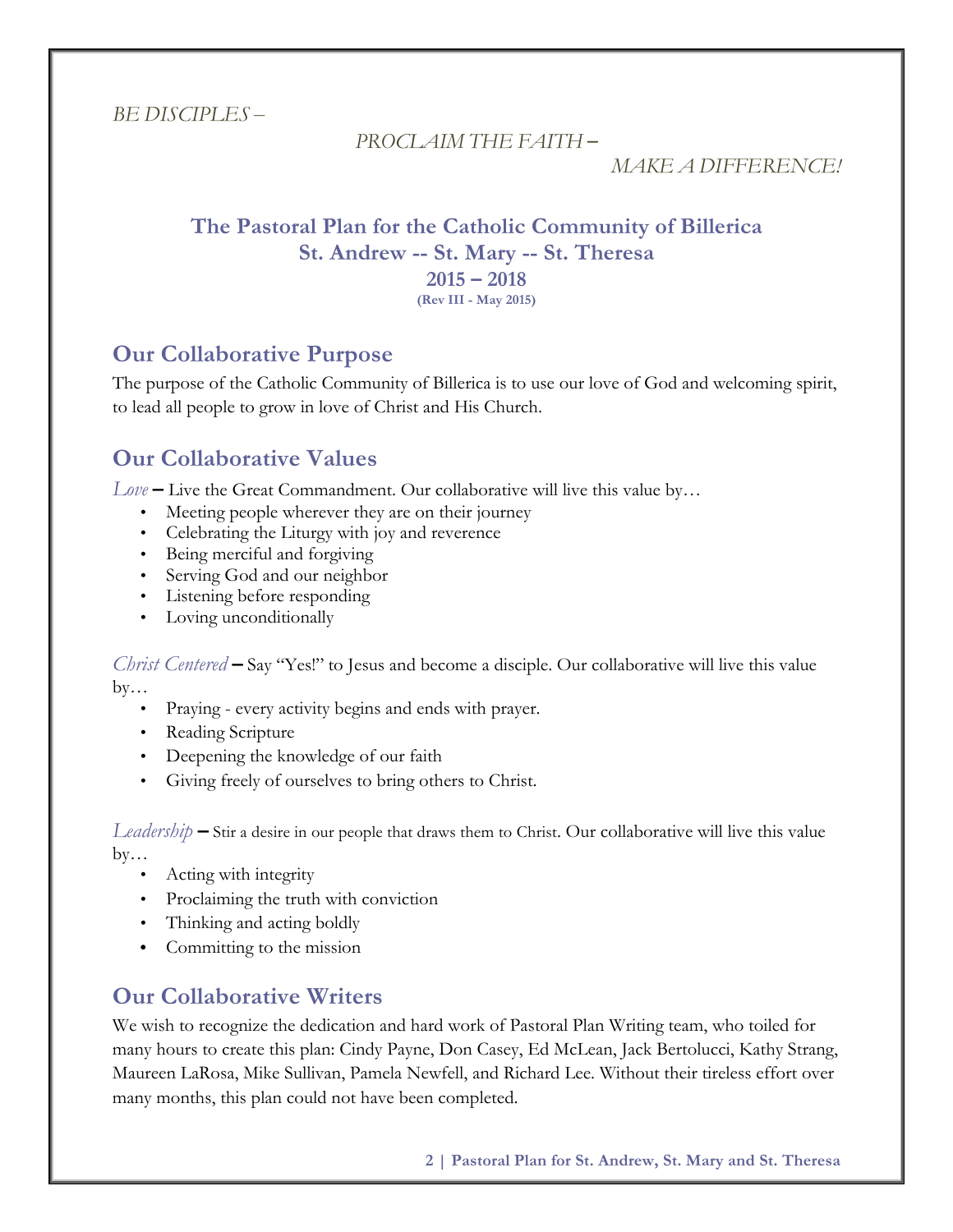## **Our Collaborative Vision**

## BE DISCIPLES, PROCLAIM THE FAITH, MAKE A DIFFERENCE!

# **Our Collaborative Priorities for 2015 – 2018**

Over the next three years, the priests, deacons and lay staff and parishioners of the Catholic Community of Billerica will focus our efforts on the following three pastoral priorities and associated goals in order to fulfill the vision of Disciples in Mission and foster the New Pentecost in our local church.

### **Priority:** *Promote Vocations*

- *• Goal:* 20-30 high school men to participate in at least one event to explore diocesan priesthood by March 31, 2016.
- *• Goal***:** 30-50 couples to participate in either Marriage Renewals or Marriage Blessings for Sacramental Marriages by December 31, 2016

### **Priority:** *Form Intentional Disciples*

- *• Goal:* 50-100 Parishioners share their journey of faith in an open, formal forum by November 30, 2017
- *• Goal:* Increase the number of parishioners in ongoing Faith Formation by 100- 200 by September 30, 2016.
- *• Goal:* Create 1-3 Faith sharing groups for adults under 30 by September 30, 2016.

### **Priority:** *Become A Welcoming Community*

- *• Goal:* 3 teams of hospitality leaders to oversee 3-6 ministers of hospitality at each weekend mass by June 30, 2016.
- *• Goal:* 75-100 new families to our collaborative by September 30, 2017.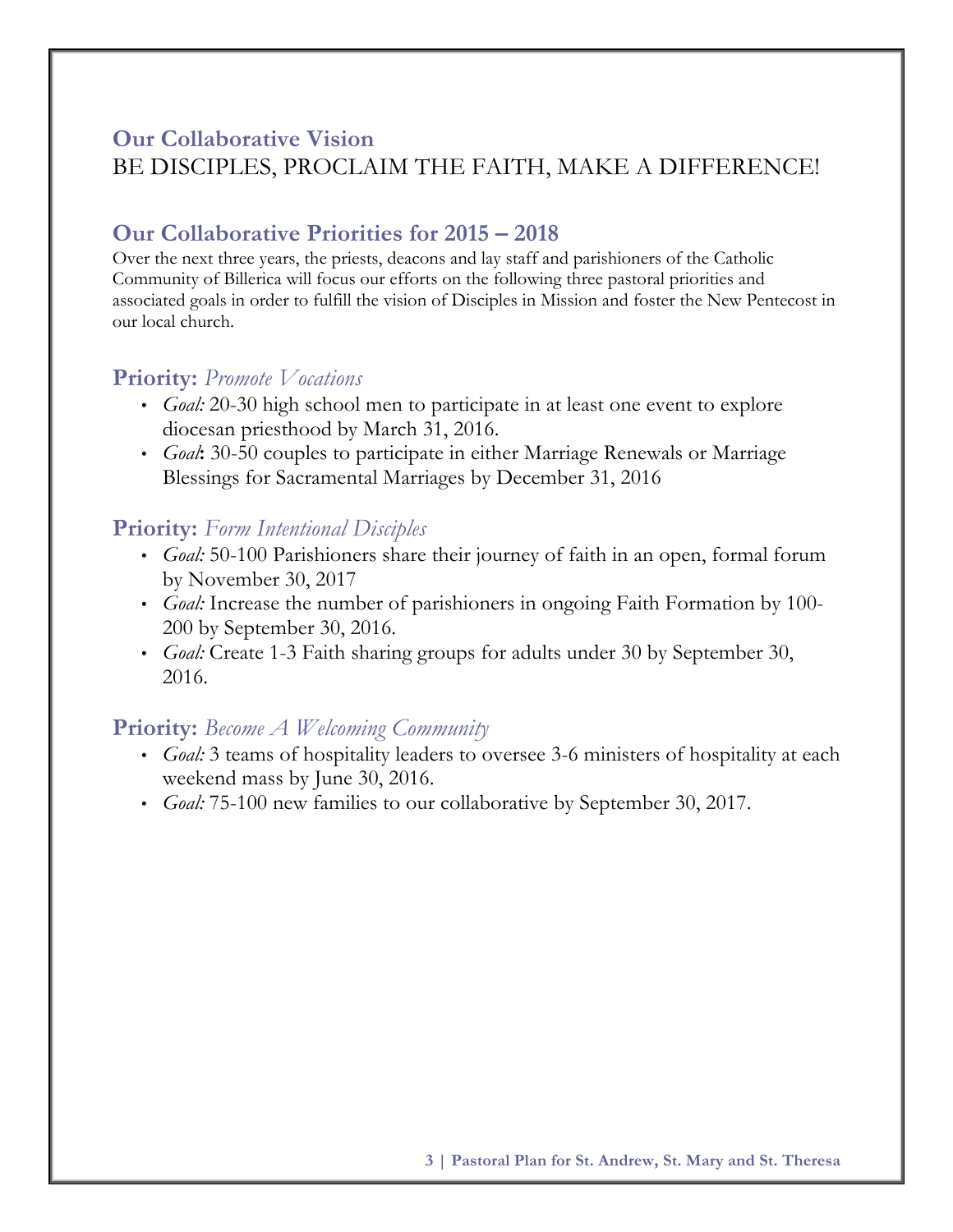### **Priority:** *Promote Vocations*

The Catholic Community of Billerica …

The *Promote Vocation* goals for this plan will be led by the *Billerica Collaborative Vocations Team*, with the support of the Pastoral and Finance Teams, as well as the Parishioners. This team was founded in the fall of 2014, based on the superb work of the St. Andrew Vocations team for the preceding several years.

*Goal:* 20-30 high school men to participate in at least one event to explore diocesan priesthood by March 31, 2016.

Some milestones and strategies that the Vocations Team will use to assist with this priority are:

- o Adopt a seminarian effort
- o Shadow-a-priest program
- o Saint Andrew Dinners
- o "Visit the seminary" days
- o Elijah Chalice (already underway)
- o Mass Intentions for seminarians
- o Religious Education classes send support letters to first year seminarians
- o Priests speaking to their vocational call from the pulpit

*Goal***:** 30-50 couples to participate in either Marriage Renewals or Marriage Blessings for Sacramental Marriages by December 31, 2016

Some milestones and strategies that will aid with this priority are:

- o Renew Marriage Vows at Mass
- o Mentor newly married couples
- o Sponsor visitor from Tribunal
- o Invite all JP marriages from Baptismal Prep to get marriage blessed
- o Ask about validations in the Bulletin
- o Promote Sacramental Marriages (pulpit / secular press / catholic radio 1060)
- o Support World Marriage Day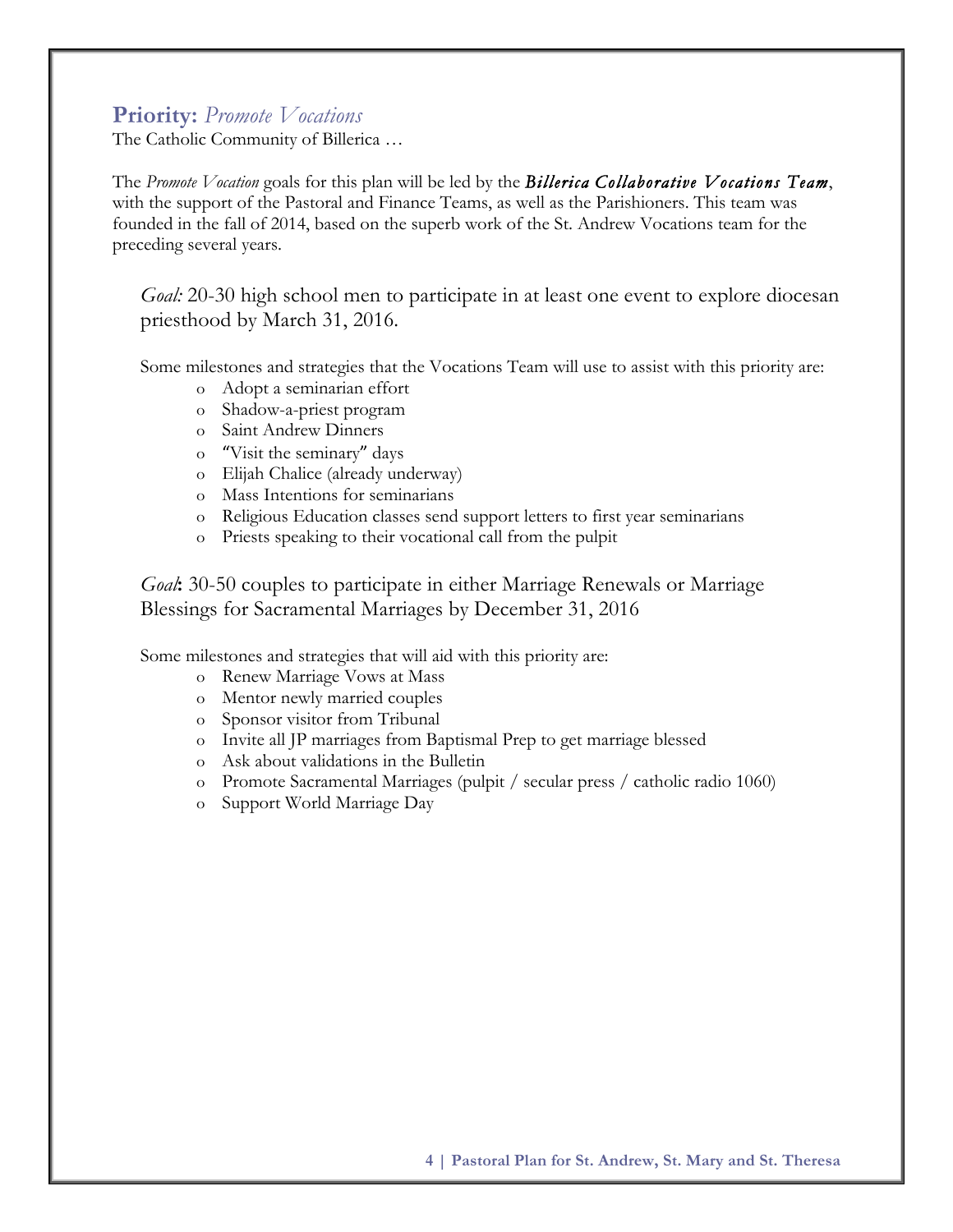### **Priority:** *Form Intentional Disciples*

The Catholic Community of Billerica …

*Goal:* 50-100 Parishioners share their journey of faith in an open, formal forum by November 30, 2017

Some milestones and strategies that will aid in the fulfillment of this priority are:

- o Enhanced RCIA Inquirer Phase (\$)
- o Pulpit talks of faith from parishioners
- o "Faith speaks" secular reach out (Theology on Tap?) (\$)
- o Sponsor a mission night (\$)
- o Support formal retreats (ACTS, Cursillo, Ultreya, Contemplative) (\$)

*Goal:* Increase the number of parishioners in ongoing Faith Formation by 100-200 by September 30, 2016.

Several milestones and strategies that will aid in the fulfillment of this priority are:

- o Meeting Christ In Prayer (\$)
- o Why Catholic?-like programs (\$)
- o Holy Hours
- o Days of recollections/retreats (\$)
- o Alpha for Catholics (\$)

*Goal:* Create 1-3 Faith sharing groups for adults under 30 by September 30, 2016.

Some milestones and strategies that will aid in the fulfillment of this priority are:

- o Explore existing programs
- o Customize a program that meets the needs of the Catholic Community of Billerica

*Goal:* Increase mass attendance by 250 (10% of 2500 for Billerica) by September 30, 2018.

Some milestones and strategies that will aid in the fulfillment of this priority are:

- o Rework Religious Education to encourage active participation of Parents (\$)
- o Improve liturgy experience (\$)
- o More secular outreach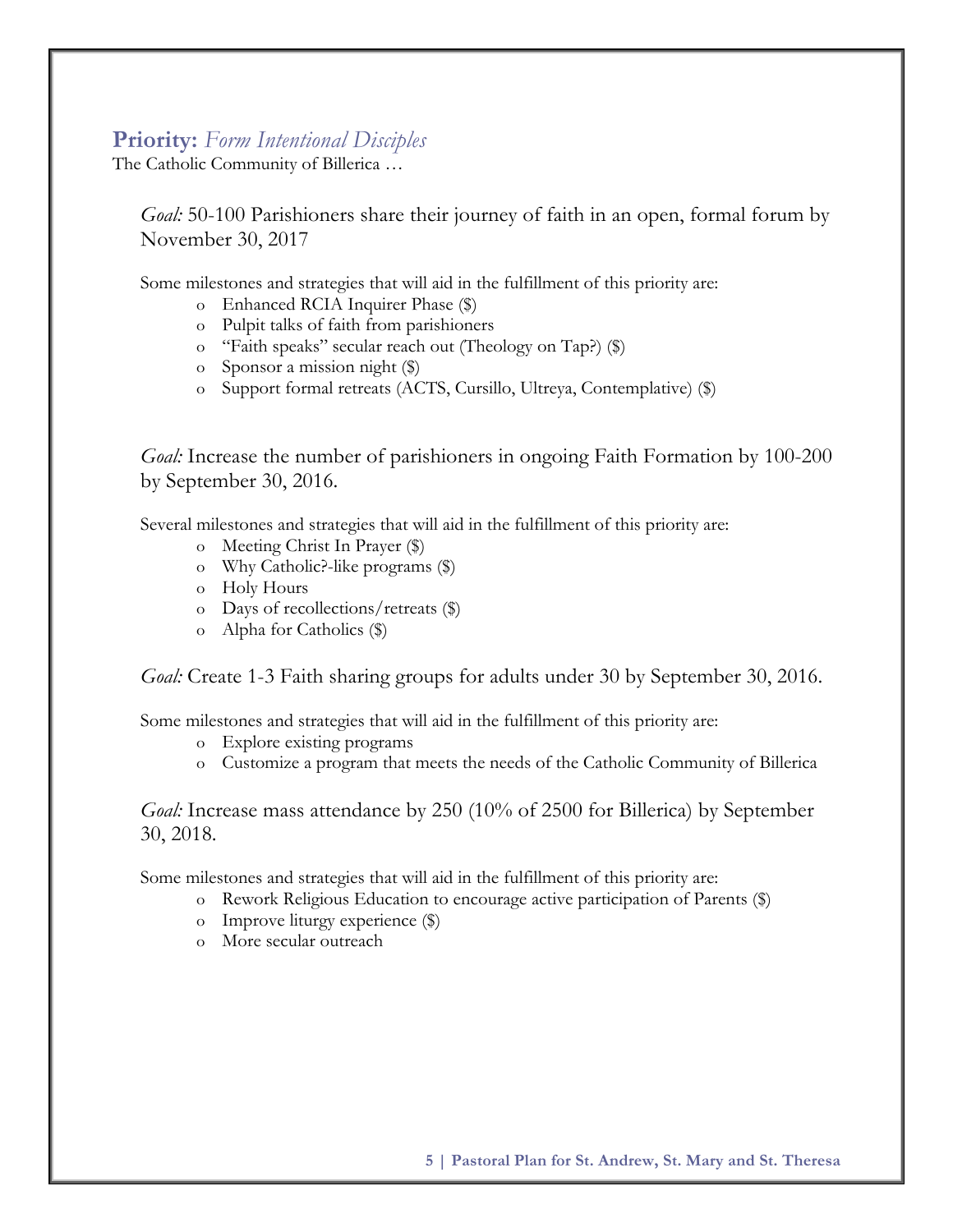### **Priority:** *Become A Welcoming Community*

The Catholic Community of Billerica …

*Goal:* 3 teams of hospitality leaders to oversee 3-6 ministers of hospitality at each weekend mass by June 30, 2016.

Several milestones and strategies that may assist with the fulfillment of this priority are:

- o Announcements at the beginning of Mass will include a greeting to all newcomers
	- o Greeters at all Masses and all doors (\$)
	- o Information Booth (\$)
	- o Office at the main entrance to the church (mass cards, mass intentions)
	- o Personal welcome
	- o Nursery/babysitters for church (\$)

*Goal:* Add 75-100 new families to our collaborative by September 30, 2017.

Several milestones and strategies that may aid in the fulfillment of this priority are:

- o Thermometer of new families (\$)
- o Effective Christmas and Easter Liturgies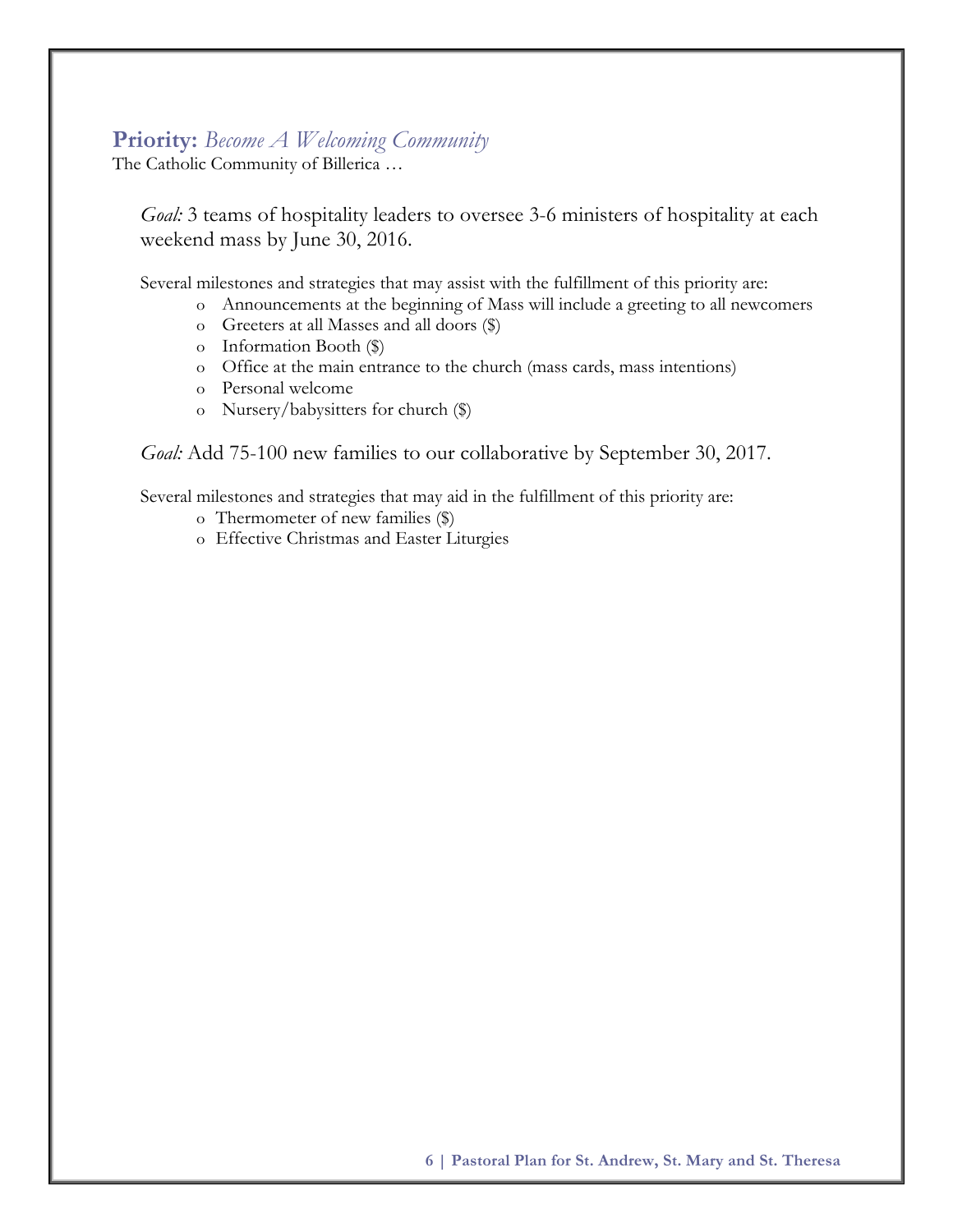# **Our Religious Education Vision**

As part of our Pastoral Plan, we are re-working our approach to Catholic Religious Education for Billerica. This as a critical component of forming *intentional disciples*. Therefore, we include the *Welcome Letter* to parents, as well as the *Program Description*.

# **Religious Education:** *Parent Welcome Letter*

### Dear Family,

We wholeheartedly welcome your family to the 2015-16 Billerica Catholic Religious Education Program! We are all - parents and children alike - called to grow in our relationship with our God throughout our entire lives.

This fall we will be making many changes in our Religious Education/CCD Program. We ask that you carefully read *all* the materials that we have attached, and that you call the Religious Education office at 978-667-3733 with any questions you may have.

Attached you will find several new forms and documents for 2015-16:

- 1. **Program Description.** With this year's changes, we have paid special attention to a complete description of the new program. If you were not able to attend any of the information sessions we offered, you can find a detailed program summary in the attached document and at http://BillericaCatholic.org. *Please read this, as the changes affect you and your children.* A summary of the highlights:
	- o *Classes will be held every 2 weeks Grade 1-5 will alternate weeks with Grade 6- High School.*
	- o *Grade 1-5 parents must register for, and attend classes with, their children.*
	- o Classes will be offered throughout the week and weekend, some at different times than previous years.
	- o Children may register for and attend any class, regardless of class location and your home Parish. The same class subjects, content and presentation will be offered across all classes, regardless of location.
- 2. **Family Registration Form.** Please print a copy, complete the form, and return it to the above address, with your payment. To best serve your family, *it is important that you return your completed form as soon as possible, as we fill classes on a first-come first-served basis*. Even if you do not know your schedule at this time, we invite you to register now, and change your class time when you know your fall schedule, if necessary. Included in this form is also a volunteer sign-up page. We invite and encourage everyone to volunteer to help make our program shine! If you are not able to print this form, we have paper copies at the Religious Education office.
- 3. **New Student Registration Form.** If you are new to Religious Education in Billerica, or have a student who is new to the program (including a first grader), please also print a copy of the **New Student Registration Form**, complete it, and include it with your **Family Registration Form**.

We are making these changes to improve the way our children learn the Catholic faith in our world today. We plan to use the latest educational methods and tools to share the Good News of Jesus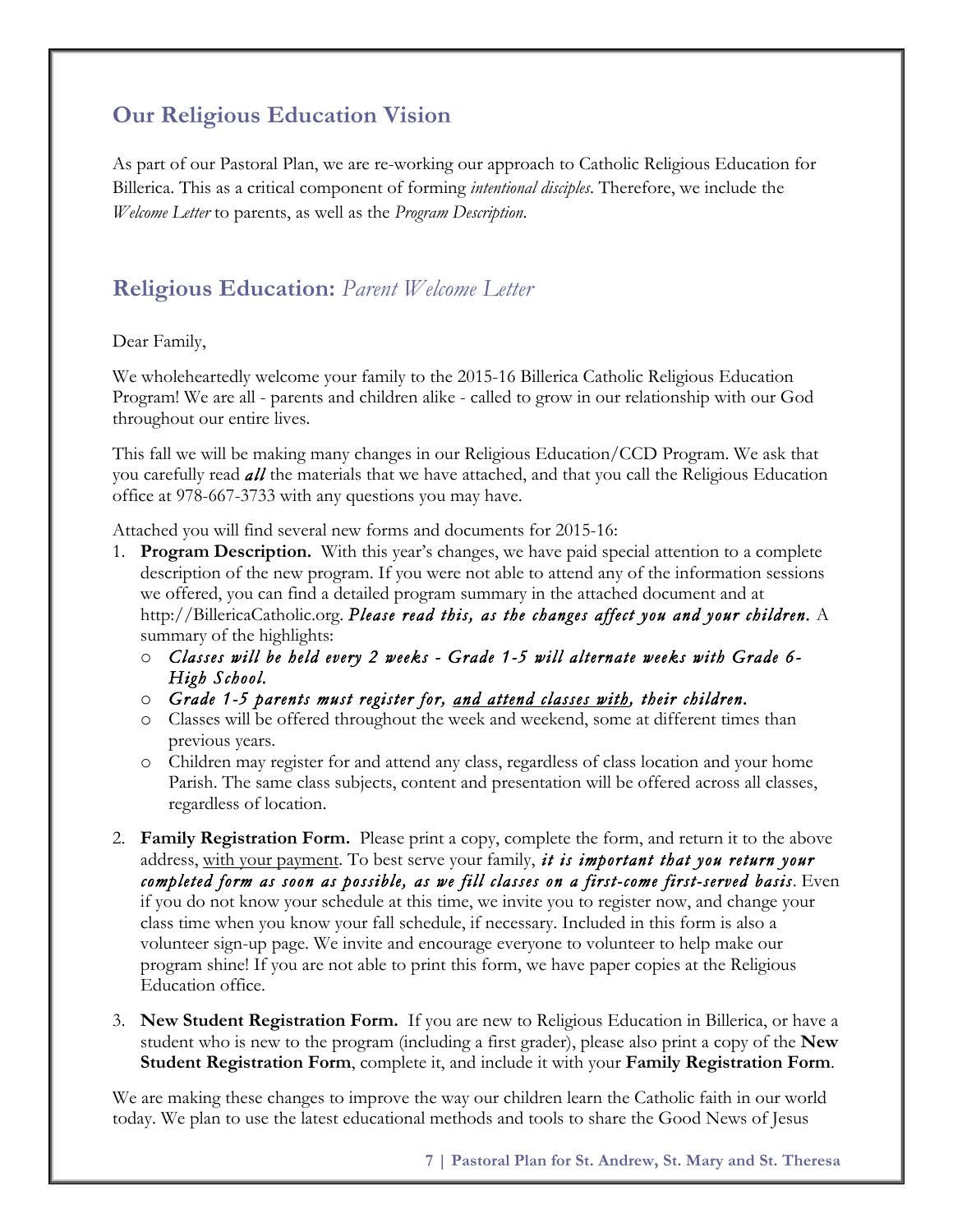Christ and the Church. We recognize that making program changes may be challenging, but we are confident that they will bear good fruit.

As always, please contact Deacon Phil at deacon.phil.dibello@gmail.com for any questions you may have.

Also, please pick up a Parish Bulletin when you attend Sunday Mass for Religious Education information and events. For the *latest* information and updates, visit us at http://BillericaCatholic.org

Yours in Christ,

*Father Shawn W. Allen, VF Deacon Phil DiBello* Pastor Director of Faith Formation

deacon.phil.dibello@gmail.com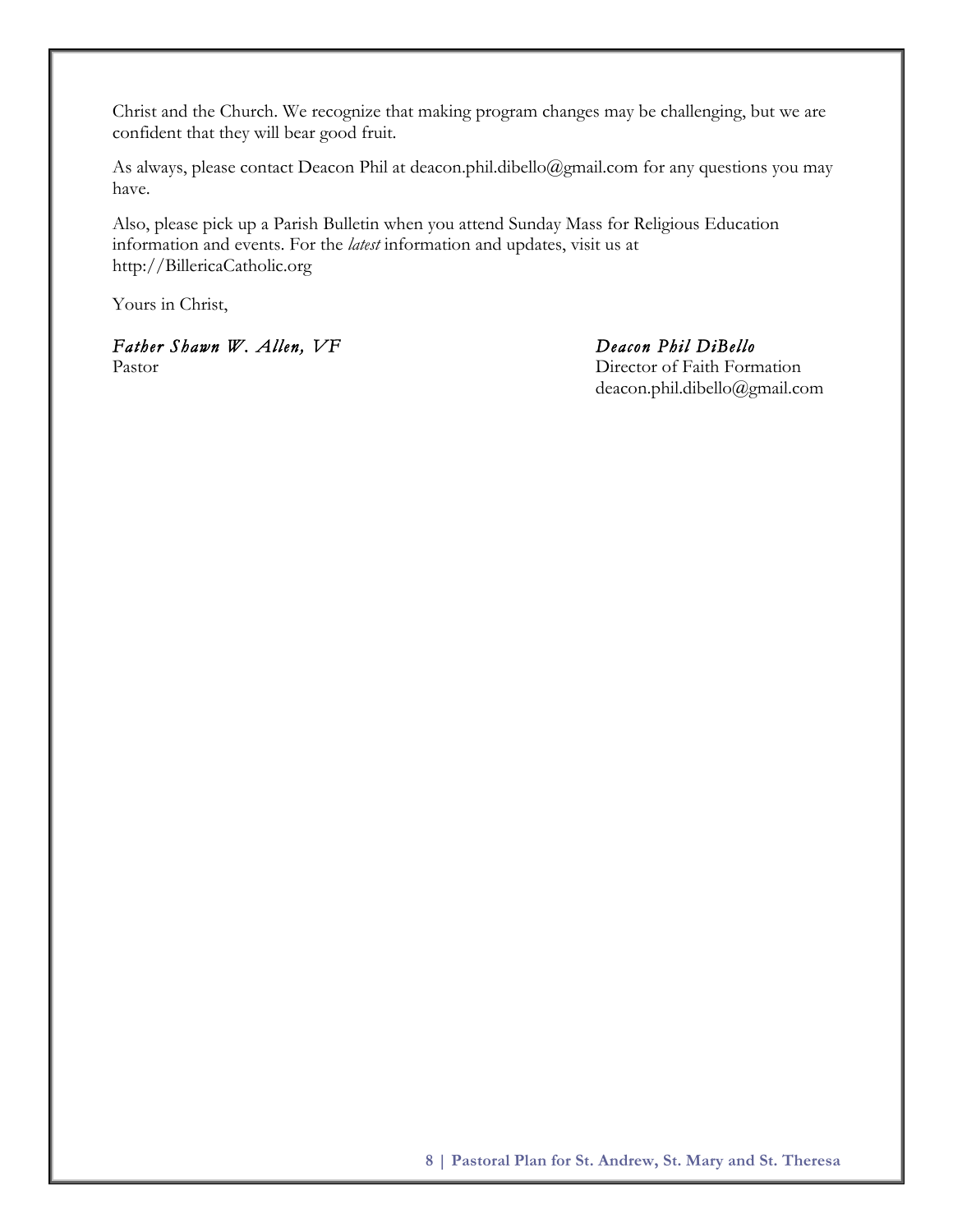# **Religious Education:** *Program Summary*

#### Why make changes?

The Catholic Community of Billerica has been evaluating the effectiveness of its religious education programs over the past year. Do existing programs help children and families build a firm foundation of Catholic Teaching? Have our programs led more families to attend Mass? Is there a growing desire to receive the Eucharist each week? Are we living examples of our faith?

We see answers in the number of people attending Mass. Attendance is down, as it appears that many of us are caught up in the demands of our day-to-day lives. Many struggle with finances and with other family stresses and anxieties. We lead crazy, hectic lives where we are always trying to fit in another lesson, practice, or trip.

Something must change if we are to ensure our children will lead a full Catholic life, including attending Mass and the Sacraments weekly.

- − Is there time for Jesus in our lives and the lives of our children?
- − How can we slow things down and engage our spiritual lives?

The Archdiocese is challenging each collaborative to become *Disciples In Mission* and to align our youth Religious Education toward making *disciples*<sup>1</sup> of our students and of their parents/guardians, regardless of age.

#### What do we want to accomplish with these changes?

Our first goal is to create an environment in which our children can fall in love with Jesus Christ, and in which their parents/guardians can be transformed into disciples of Jesus Christ with a growing desire to attend Mass.

We also are charged with the responsibility to improve the structure and frequency of youth Faith Formation across our three parishes.

Finally, our goal is to use Religious Education to bring together our three parishes to present the message of Jesus Christ and the Catholic Church more effectively throughout all of Billerica.

In order to do this, we have relied on feedback from the Summer 2014 Parent Survey. We have interviewed and learned from expert Directors of Religious Education from nearby parishes. We have sought the counsel of our own priests. Finally, we have relied heavily on the U.S. Bishops via the *National Directory for Catechesis*, and our own Cardinal Seán in the *Disciples in Mission* charter.

Most importantly we have prayed to our Lord that he might guide us to further his mission here on earth.

 $<sup>1</sup>$  A disciple is someone who studies their faith, who prays and reads Scripture every day. They speak about their faith and their</sup> God with others. They seek to know God's call in their lives. Disciples share the Good News because they have Good News to share!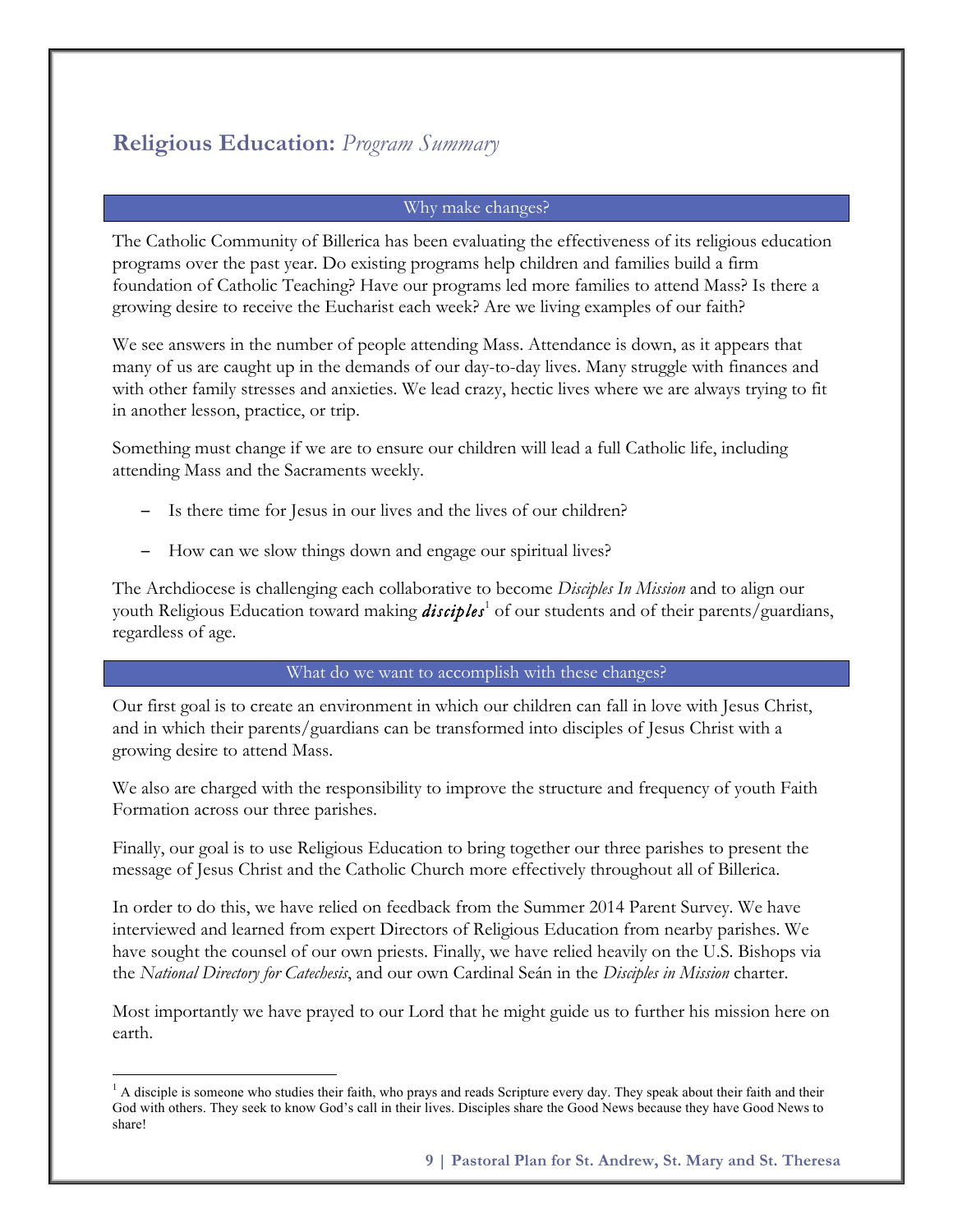### Program Overview

2015-16 Religious Education for Billerica will be one program that blends the best practices from each parish program.

- There will be one curriculum, presented in one style, regardless of where and when each class is held. Students and their parents/guardians may register for and attend any session in any classroom in Billerica.
- Each student will receive the Sacraments of Eucharist and Confirmation in their home parish.
- We will teach individual grades in groups Grades 1-2 together, 3-4-5 together, and 6-7-8 together. High School Grades will be taught separately.
- *The church teaches us that parents are the primary teachers of the faith for their children. Since one of our goals is to engage parents/guardians in their children's faith experience, we require that a Grade 1-5 parent/guardian attend each session with their child.* Accommodations will be made for parents/guardians with children in multiple grade groupings.
- We will offer multiple class times throughout the week and on weekends, to better meet your family's needs.
- Your family may switch your session days from time-to-time during the year to allow for illness or other scheduling conflicts, by calling the Religious Education office at 978.667.3733. Switching may be limited due to class size limitations. Your family will be allowed up to 3 session time switches per child per year.
- Each Grade (1-High School) will meet every 2 weeks. Grades 1-5 will alternate weeks with Grades 6-10. This leads to approximately 14 classes per school year for each child. Parents/guardians will receive a session calendar in September.
- Grades 1-2 and 3-4-5 will use the same style of age-appropriate teaching and same curriculum. This style will use interactive lessons, augmented with crafts and activities.
- Our target class size for Grades 1-2 and 3-4-5 will be 25 students with their parents/guardians to assist in their child's learning. Each child will have grade level materials to use in class and at home.
- Grades 6-7-8 will use the same teaching style as High School– a group (30-60+ students) presentation interwoven with small group (8-10 students) table activities or discussions. There will be volunteer Small Group Leaders at each table.
- Grades 6-7-8 will use the Pflaum *Visions* curriculum and High School/Confirmation will use the CHOSEN series from Ascension Press.
- The entire 2-year High School curriculum will focus on Confirmation. High School classes will meet on the weekends, surrounding a Mass.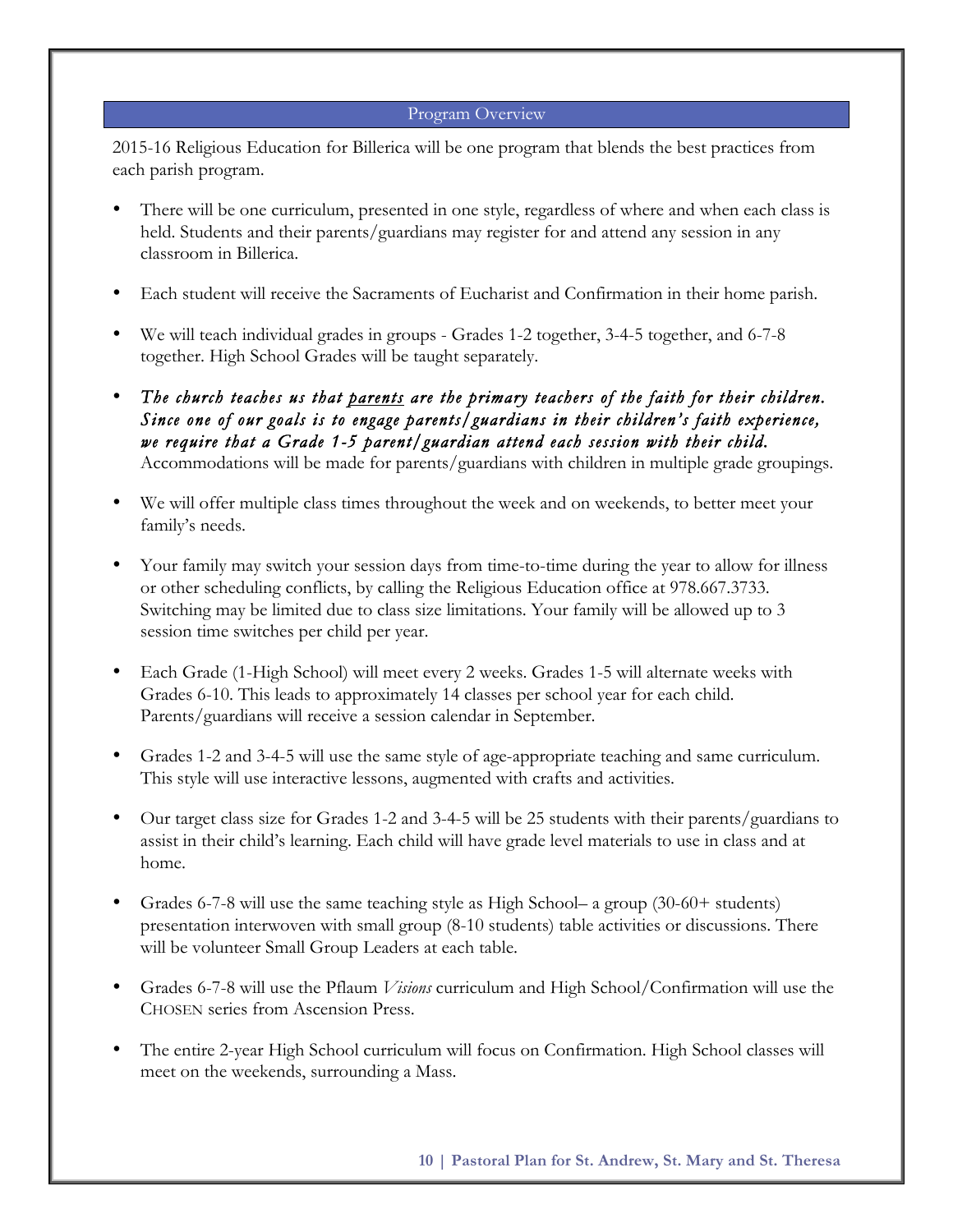#### Who will lead this effort?

In our model, one Coordinator of Religious Education (CRE) will be responsible for Grades 1-2, one CRE for Grades 3-4-5, one CRE for Grades 6-7-8 and one for High School/Confirmation *across Billerica*.

Our Grade 1-5 Coordinators will each teach/present several (4-5) of the classes in each two-week cycle. In Grades 6-HS, our Coordinators will act as one session Presenter / Facilitator and will be supported by other Presenters / Facilitators and Small Group Leaders for the activities and discussion.

We will have one or more Team Teachers for each level as well as volunteer Catechists who will teach the weekly sessions.

An Associate Director of Faith Formation will assist the Director of Faith Formation in coordinating the entire Billerica Catholic Religious Education program.

In order to efficiently deliver one program, there will be one Religious Education office, with one address and one phone number.

#### The Sacraments of First Reconciliation (Penance) and First Eucharist (Communion)

Preparation for First Reconciliation and First Eucharist is a *two-year process that begins as a student enters their first year of Religious Education*. Children whose first year of Religious Education is Grade 1 will receive their First Eucharist in Grade 2, but children whose first year of Religious Education is *Grade 2* will receive their First Eucharist in *Grade 3* (and so forth).

- We will use a separate book outside the regular classes for First Reconciliation and First Eucharist preparation, administered at home by parents/guardians, with assistance from the Coordinator of Religious Education.
- Parents/guardians will attend a First Reconciliation meeting in the fall and a First Eucharist meeting in the spring. Workshops will also be presented for the candidates of these first sacraments.
- Mandatory rehearsals will be required for all First Eucharist children and a parent/guardian.

### The Sacrament of Confirmation

Preparation for the Sacrament of Confirmation is a *two-year process that begins as a student enters High School Religious Education*. Youth who enter High School Religious Education in *Grade 9* will receive Confirmation upon the completion of their second year, which may be *Grade 10*. Youth who enter High School Religious Education in *Grade 10* will receive Confirmation upon the completion of their second year, which may be *Grade 11* (and so forth).

- A Confirmation Parent/Candidate Meeting will be held each year to provide further information about the program and class schedule.
- Mandatory rehearsals and retreats will be required for all Confirmation candidates and a parent/guardian.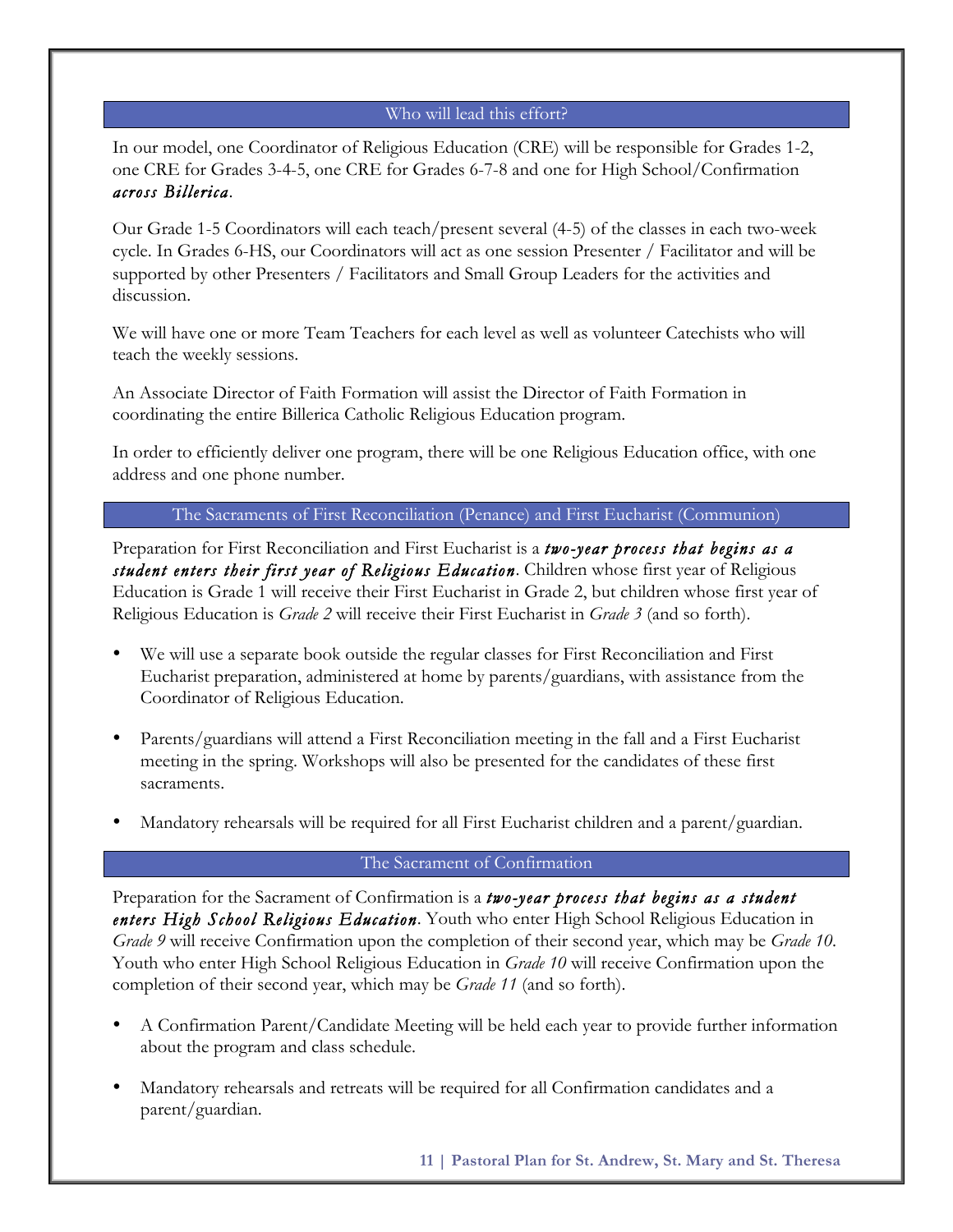#### Home Study Program (Grades 1-8 only)

Families who choose Home Study will receive materials that students complete at home with the assistance of their parents/guardians. Periodically, they will be expected to return an assessment to the Religious Education Office.

- Home Study materials will be distributed in September and then periodically throughout the year, as needed.
- Home Study First Reconciliation and Eucharist students and parents/guardians will be expected to attend all scheduled meetings, rehearsals and workshops.
- Home Study will not be an option for the Confirmation Program.

#### Tuition and Costs

We encourage families to register for 2015-16 Religious Education in the spring of 2015, so that we may plan appropriately for your family's participation.

- If your family is concerned about the fees, a payment plan may be arranged. Please speak with a member of the Religious Education Staff about your situation; don't let this delay your registration.
- Grade Level Teachers, Presenters, and Small Group Leaders will be eligible for discounted program fees.